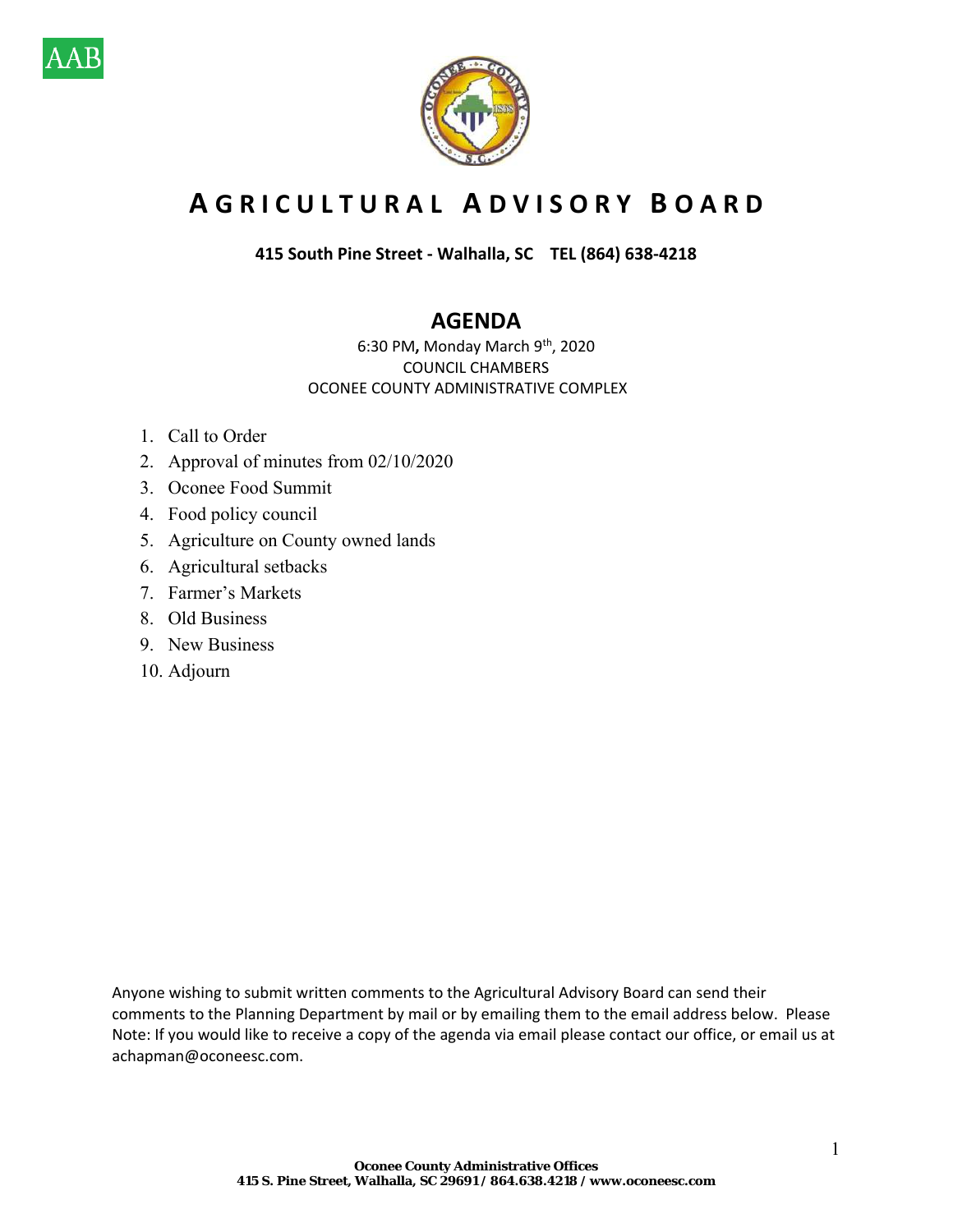

# **A G R I C U L T U R A L A D V I S O R Y B O A R D**



 **415 South Pine Street - Walhalla, SC TEL (864) 638-4218 FAX (864) 638-4168**

1

# Minutes

6:30 PM**,** Monday, February 10, 2020 COUNCIL CHAMBERS OCONEE COUNTY ADMINISTRATIVE COMPLEX

### **Draft Minutes – Monday, February 10, 2020**

### **Members Present**

Edward Land Rex Blanton Doug Hollifield Vickie Willoughby Sandra Gray Debbie Sewell Kerri Roach (non voting)

#### **Staff Present**

Adam Chapman Vivian Kompier

#### **Media Present**

None

- **1. Call to Order** Mr. Blanton called the meeting to order at 6:30 pm
- **2. Approval of 1/13/2019 Minutes –** Ms. Gray mentioned that Hossfeld is spelled with a "d" not an "l". Mr. Hollifield made a motion to approve minutes with the change, seconded by Mr. Land and approved 6/0.
- **3. Upstate Forever -** Caitlyn Smith from Upstate Forever gave a presentation on Conservation Easements.
- **4. Comprehensive Plan 2020 –** The Comprehensive Plan passed 2 out of the 3 council votes. The next reading will be March 3, 2020. Mr. Land made a motion for Debbie Sewell to go to the next reading of the Comprehensive Plan, seconded by Ms. Gray and approved 6/0.
- **5. Oconee Food Summit update –** Amanda Callahan gave an update on the Food Summit. February 28, 2020, 9am – 3:30pm at Trinity Baptist Church. There will be many breakout

### **Oconee Count Administrative Offices 415 S. Pine Street, Walhalla, SC 29691 / 864.638.4218 / www.oconeesc.com**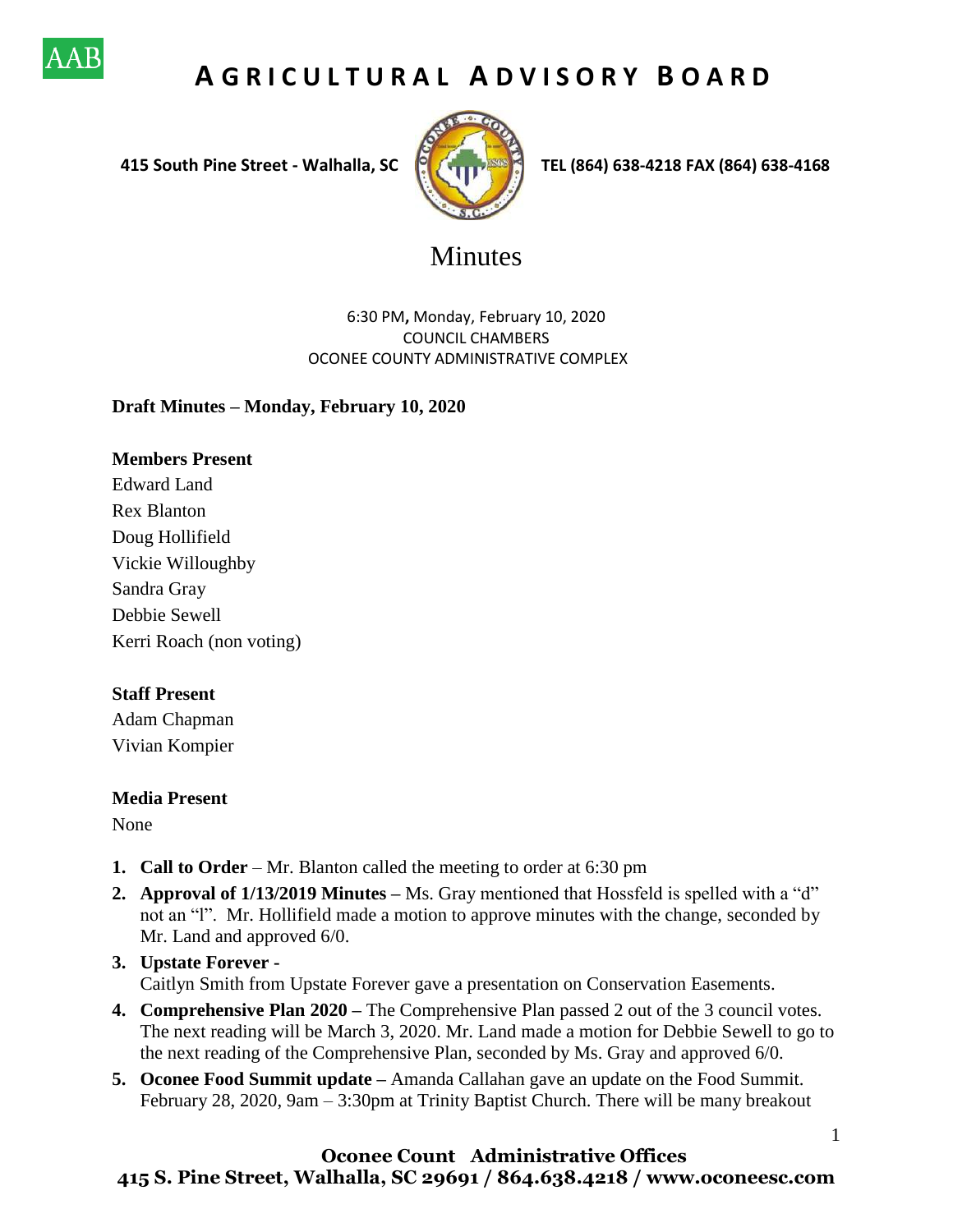sessions. \$20.00 admission. Several tickets have been selling every day. Ms. Sewell made a motion to call a meeting that day as 4 members of the Board have already purchased tickets, seconded by Ms. Gray and approved 6/0.

- **6. Agricultural Communication Mr. Chapman handed out a list of Oconee County farmers** for each of the members to pick 10 and call to see what they have going on. By Friday please let Mr. Chapman know who you are calling as not to duplicate.
- **7. Ag position** Mr. Chapman explained that the Ag position is in the Comprehensive Plan and needs a job description, examples, and a statement of need.
- **8. Increase the number of new farmers** Phone meeting set with the planner of Aglanta to see how they got started. Felons to farmers. State bee keepers. Schools. A program is need for farmers who have no one to will their farms to.
- **9. Old Business –** No update on the backpack program. No update on the

**10. New Business –** Berrie Rikard resigned. Food Safety Workshop. Voucher training program, February 12<sup>th</sup>. Land matters. Homeless problem.

**11. Adjourn –** The meeting was unanimously adjourned at 7:32pm

Anyone wishing to submit written comments to the Agricultural Advisory Board can send their comments to the Planning Department by mail or by emailing them to the email address below. Please Note: If you would like to receive a copy of the agenda via email please contact our office, or email us at achapman@oconeesc.com.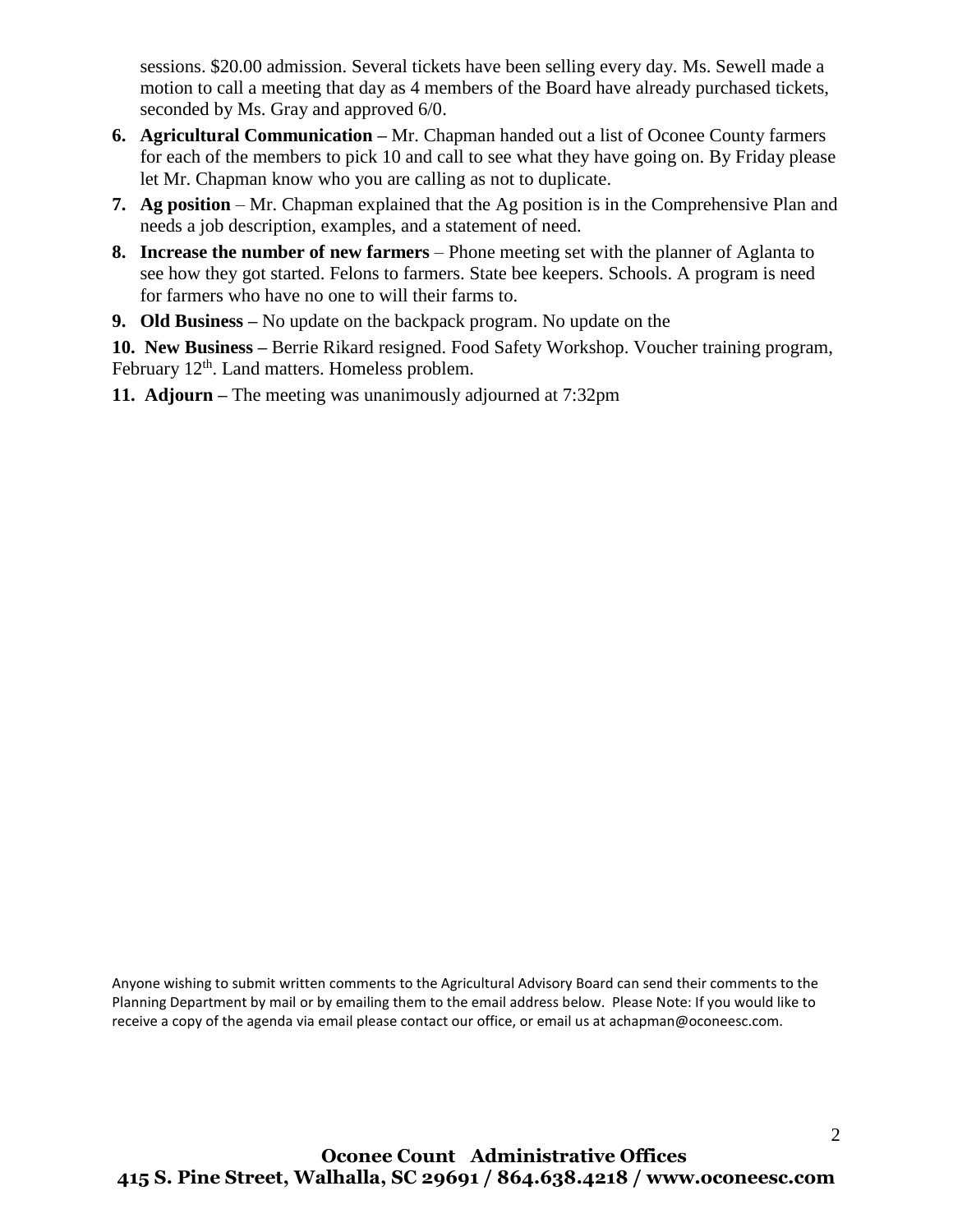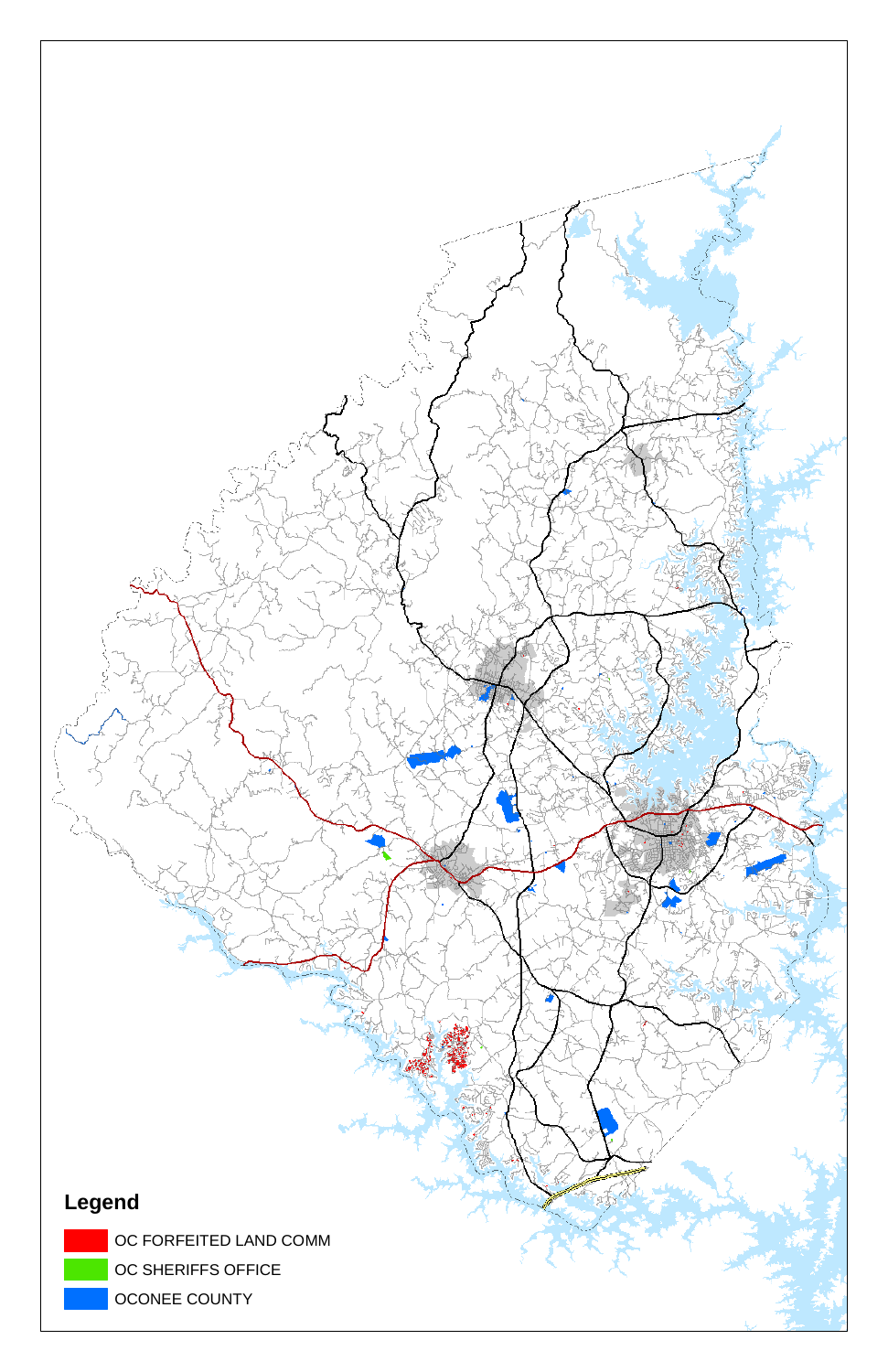3/3/2020 2019-2020 Bill 5306: Agriculture property - South Carolina Legislature Online

### **South Carolina General Assembly** 123rd Session, 2019-2020

## Download [This Bill](https://www.scstatehouse.gov/sess123_2019-2020/bills/5306.docx) in Microsoft Word format

Indicates Matter Stricken Indicates New Matter

**H. 5306**

## **STATUS INFORMATION**

General Bill Sponsors: Reps. Chumley, Burns, Hiott, Magnuson, Haddon, R. Williams, V.S. Moss, Martin, Willis, Jones, Forrest, Hixon, Spires and Wooten Document Path: l:\council\bills\nbd\11366sd20.docx

Introduced in the House on February 27, 2020 Currently residing in the House Committee on **Agriculture, Natural Resources and Environmental Affairs**

Summary: Agriculture property

## **HISTORY OF LEGISLATIVE ACTIONS**

 Date Body Action Description with journal page number ------------------------------------------------------------------------------- 2/27/2020 House Introduced and read first time ([House Journal-page 20](https://www.scstatehouse.gov/sess123_2019-2020/hj20/20200227.htm#p20)) 2/27/2020 House Referred to Committee on **Agriculture, Natural Resources and Environmental Affairs** [\(House Journal-page 20](https://www.scstatehouse.gov/sess123_2019-2020/hj20/20200227.htm#p20))

View the latest [legislative information](https://www.scstatehouse.gov/billsearch.php?billnumbers=5306&session=123&summary=B) at the website

## **VERSIONS OF THIS BILL**

[2/27/2020](https://www.scstatehouse.gov/sess123_2019-2020/prever/5306_20200227.htm)

(Text matches printed bills. Document has been reformatted to meet World Wide Web specifications.)

## **A BILL**

TO AMEND THE CODE OF LAWS OF SOUTH CAROLINA, 1976, BY ADDING SECTION [27-1-80](https://www.scstatehouse.gov/code/t27c001.php#27-1-80) SO AS TO PROVIDE THAT WHEN REAL PROPERTY WHICH IS IN AGRICULTURAL USE AND IS BEING VALUED, ASSESSED, AND TAXED UNDER THE PROVISIONS OF ARTICLE 3, CHAPTER 43, TITLE 12 IS APPLIED TO A USE